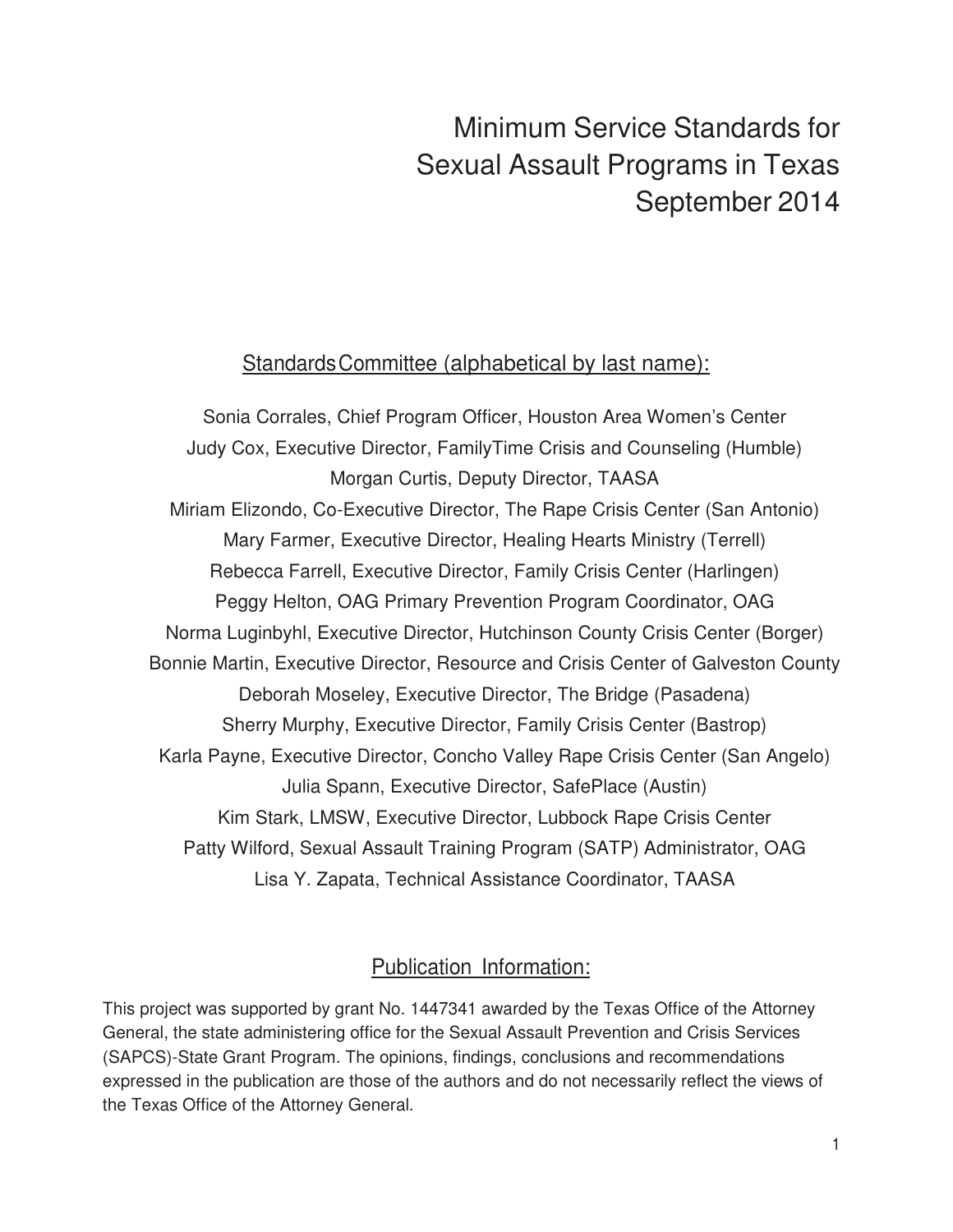# Executive Summary

The anti- sexual assault field is a grassroots movement which started in the 1970's when the first Sexual Assault Programs (SAPs) in Texas were founded in Houston and Abilene. Today, there are 84 cities in Texas where community members have established SAPs. Because these SAPs were created locally, they have each evolved differently, responding to the needs of their particular community and working with existing systems. Local SAPs remain strong, independent voices today. SAPs have evolved in unique circumstances, but there are commonalities across the field and there is consensus on some important facets of providing sexual assault services. This consensus is reflected in the current statutory requirements which identify the minimum services to be provided by SAPs in Texas. These minimum services are listed in Chapter 420 of the Texas Government Code and include:

- 24-Hour Crisis Hotline
- Crisis Intervention
- Advocacy
- Accompaniment to Hospitals, Law Enforcement Offices, Prosecutor's Offices and Courts
- Public Education

In many states across the country the components of the core (minimum) services of sexual assault programs are defined by law, by funders, or by state coalitions. However, until now, there has been no consensus on the basic components of the five minimum services. While all Texas Sexual Assault Programs (SAPs) currently offer each of the five minimum services, they exist in many different forms throughout Texas, offering varying levels and degrees of service to survivors.

Therefore, the intent of developing and distributing standards for rape crisis programs is twofold:

- 1. To ensure that every survivor in the state of Texas has access to a minimum level of consistent services regardless of demographic characteristics or location in the state; and
- 2. To provide a formalized framework for describing and defining the components of each of the five minimum services that must be provided by sexual assault programs in Texas.

#### Development of the Standards

In January 2014, the Texas Association Against Sexual Assault (TAASA), with funding from the OAG, formed a committee comprised of TAASA staff, representatives from local sexual assault programs throughout Texas, representatives from the OAG, and other community stakeholders.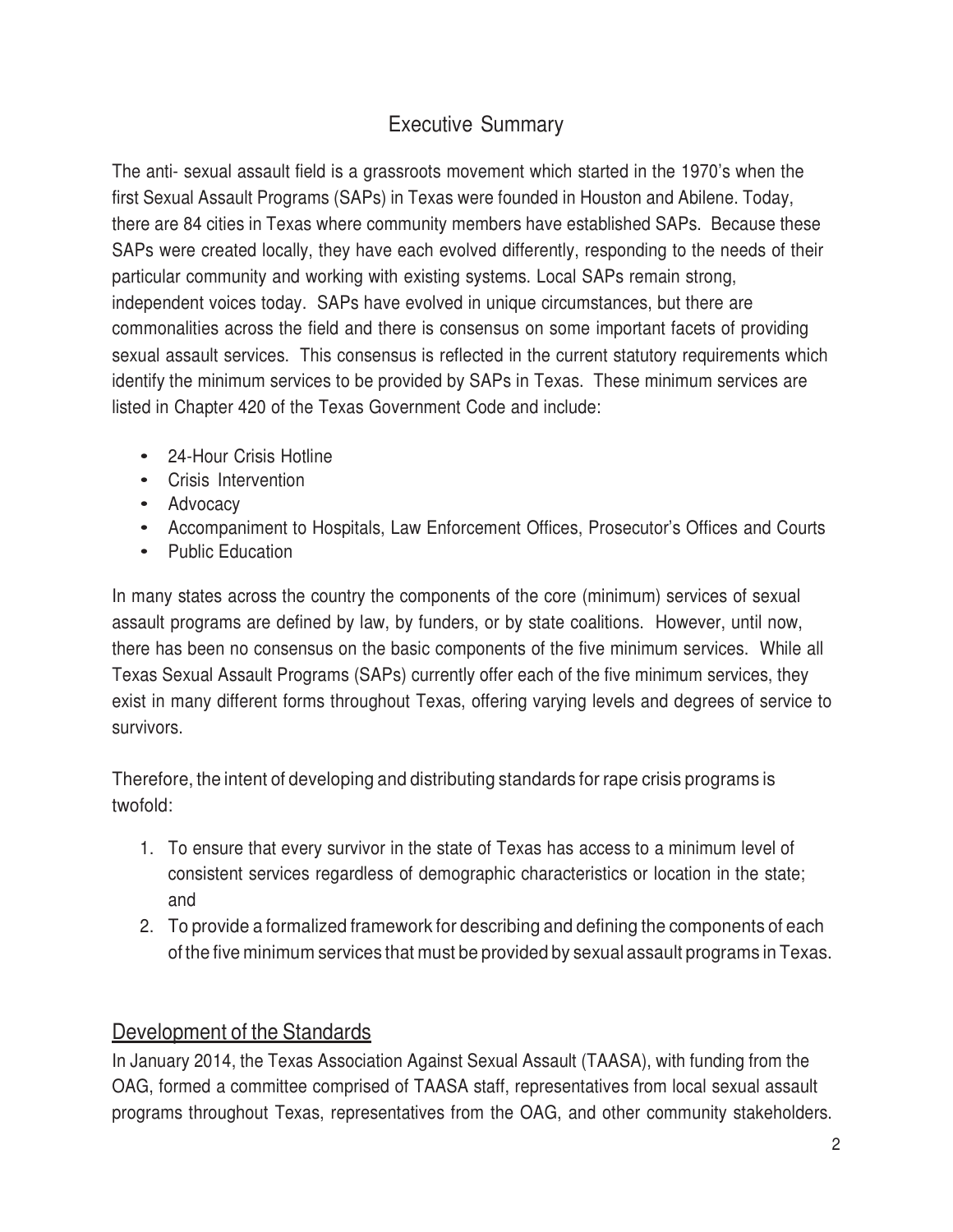The committee met on the following dates:

- February 19-20, 2014
- April 29-30, 2014
- June 24-25, 2014
- July 29-30, 2014
- August 12, 2014 (conference call)

Committee discussions were robust and often highlighted the difficult task of providing sexual assault services. Committee members wrestled with developing standards that every sexual assault program in Texas could be held accountable to, regardless of agency size, location (rural, suburban, urban, border) and structure (dual service agency or stand alone sexual assault program). The committee hopes that one day, the services of sexual assault programs will no longer be needed, but until then they strive to provide the best possible services to assist survivors in their healing.

#### **Acknowledgements**

We greatly appreciate the members of the Standards Committee, and the agencies they represent, for offering their expertise, time and hard work toward the completion of this project. We are inspired by their determination to end sexual violence and assist sexual assault survivors, as well as their efforts to contribute to statewide policymaking efforts to improve services. In addition, we appreciate the support and contributions of Torie Camp, Consultant; Kris Bein, Assistant Coordinator of the Resource Sharing Project; and Annette Burrhus-Clay, TAASA Executive Director. Finally, the Standards Committee wishes to acknowledge the state sexual assault coalitions from Ohio, West Virginia, Illinois, Washington, California, Florida, and Louisiana that blazed this trail before us and graciously shared their standards for our review.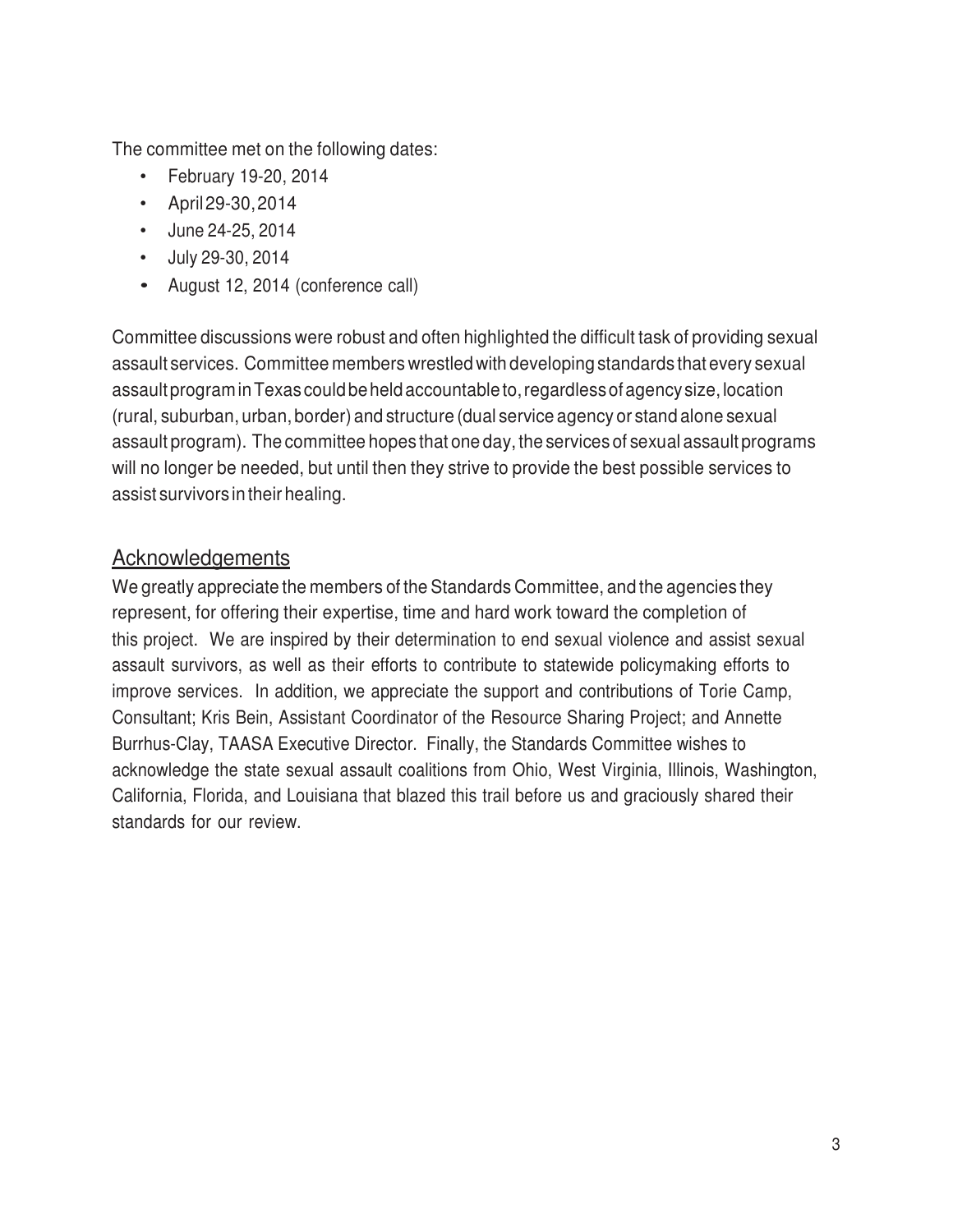# 24 HOUR CRISIS HOTLINE

- The SAP must maintain a 24 Hour Crisis Hotline for survivors of sexual violence to provide immediate, confidential, non-judgmental support, crisis intervention, information and referrals.
- A 24 Hour Crisis Hotline means a telephone line answered 24 hours a day, 7 days a week by trained Sexual Assault Program (SAP) staff/volunteers.
- The Hotline number must be accessible to the public via the SAP's website and in public directories that cover the SAP's service area, if available.
- Where advertised, the Hotline indicates 24 hour availability and specifies 'sexual assault' or indicates the hotline provides assistance to survivors of sexual assault.
- SAPs must ensure employees/volunteers provide 24 Hour Crisis Hotline services subject to confidential communication requirements in the Texas Government Code, Chapter 420, Subchapter D.
- Hotline calls must be answered immediately either by a SAP employee/volunteer or a 3rd party answering service and connected to a trained SAP employee/volunteer within 5 minutes. Hotlines must have at least one bypass feature in place to accommodate more than one call at a time (busy signal and call-waiting features do not satisfy the bypass feature). Bypass calls must be answered or returned by a trained SAP employee/volunteer within 15 minutes.
- SAP employees/volunteers providing 24 Hour Crisis Hotline services shall complete training that meets the OAG's Sexual Assault Training Program Certification Requirements contained in the OAG's Sexual Assault Training Program Certification Guide.
- SAP employees/volunteers providing 24 Hour Crisis Hotline services must be supervised by a SAP staff member with at least one year experience providing direct services to survivors of sexual violence.
- Hotlines must be equipped to respond to callers who are deaf, hearing impaired or with limited English proficiency.
- SAPs must maintain a current resource/referral list responsive to individuals affected by sexual violence.
- SAP employees/volunteers answering the Hotline must have the current resource/referral list in their possession.
- The SAP must regularly evaluate the 24 Hour Crisis Hotline and, as needed, make adjustments based on the findings.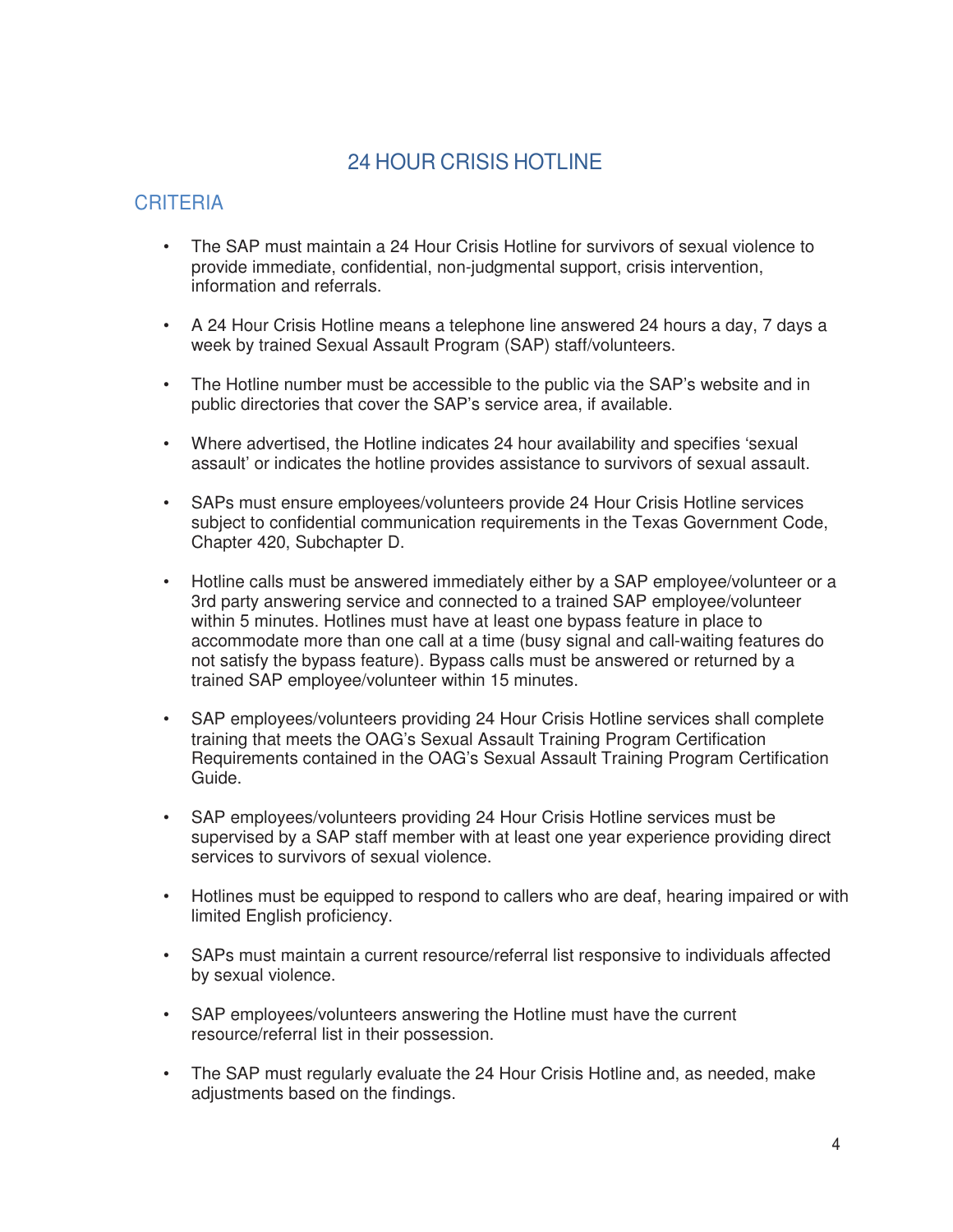# CRISIS INTERVENTION

- SAPs must provide Crisis Intervention to survivors of sexual violence.
- Crisis Intervention means an immediate, supportive response in order to reduce acute distress, to begin stabilization, and to assist in determining next steps.
- Crisis Intervention must be provided by trained SAP employees/volunteers.
- The SAP must provide Crisis Intervention 24 hours/day, 7 days/week via the 24 Hour Crisis Hotline and via Accompaniment to Hospitals, Law Enforcement Offices, Prosecutor's Offices and Courts.
- SAPs must ensure employees/volunteers provide Crisis Intervention subject to confidential communication requirements in the Texas Government Code, Chapter 420, Subchapter D.
- The SAP must provide Crisis Intervention on a walk-in basis during the SAP's regular hours of operation.
- The SAP employee/volunteer providing Crisis Intervention must complete training that meets the OAG's Sexual Assault Training Program Certification Requirements contained in the OAG's Sexual Assault Training Program Certification Guide.
- SAP employees/volunteers providing Crisis Intervention must be supervised by a SAP staff member with at least one year experience providing direct services to survivors of sexual violence.
- SAPs must maintain a current resource/referral list responsive to individuals affected by sexual violence.
- SAP employees/volunteers providing Crisis Intervention must have the current resource/referral list in their possession.
- The SAP must regularly evaluate Crisis Intervention services and, as needed, make adiustments based on the findings.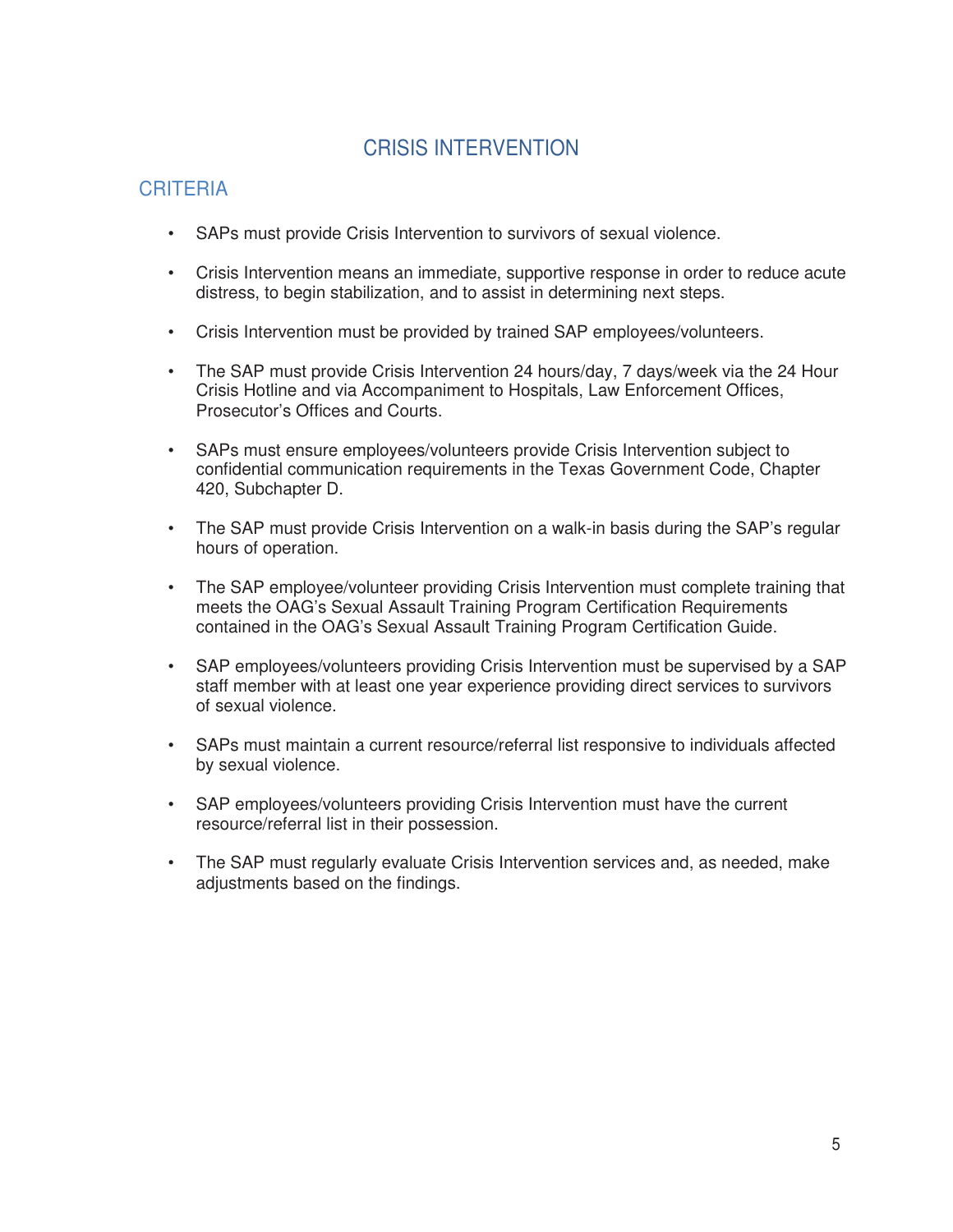### ACCOMPANIMENT to HOSPITALS, LAW ENFORCEMENT OFFICES, PROSECUTORS' OFFICES, and COURTS

- Sexual Assault Programs (SAPs) must provide Accompaniment to Hospitals, Law Enforcement Offices, Prosecutors' Offices and Courts.
- Accompaniment to Hospitals, Law Enforcement Offices, Prosecutors' Offices and Courts means in-person support, assistance and provision of information about crime victims' rights during the survivor's interaction with medical or criminal justice professionals at hospitals, law enforcement offices, prosecutors' offices, and courts. To qualify as an Accompaniment to a Hospital a minimum of 45 minutes must be spent with the survivor.
- Accompaniment to Hospitals, Law Enforcement Offices, Prosecutors' Offices and Courts must be provided by trained SAP employees/volunteers.
- The SAP must provide hospital Accompaniment services for survivors of sexual violence for a sexual assault medical forensic exam 24/hours day, 7 days/week.
- SAPs must ensure employees/volunteers provide Accompaniment subject to confidential communication requirements in the Texas Government Code, Chapter 420, Subchapter D.
- SAP employees/volunteers must provide Accompaniment services until they are no longer needed by the survivor.
- The SAP must dispatch an employee/volunteer to provide Accompaniment to a hospital within 15 minutes of receiving a request.
- The SAP must have a system in a place to accommodate multiple or overlapping requests for Accompaniment to a hospital.
- SAPs shall initiate, lead or be a key participant in a sexual assault response team. A sexual assault response team includes, at a minimum, the following core members who are first responders as identified in the Office for Victims Crime SART Toolkit: communitybased advocates, law enforcement, and forensic medical examiners including sexual assault nurse examiners.
- SAP employees/volunteers providing Accompaniment must complete training that meets the OAG's Sexual Assault Training Program Certification Requirements contained in the OAG's Sexual Assault Training Program Certification Guide.
- SAP employees/volunteers providing Accompaniment must be supervised by a SAP staff member with at least one year experience providing direct services to survivors of sexual violence.
- The SAP must regularly evaluate Accompaniment services and, as needed, make adiustments based on the findings.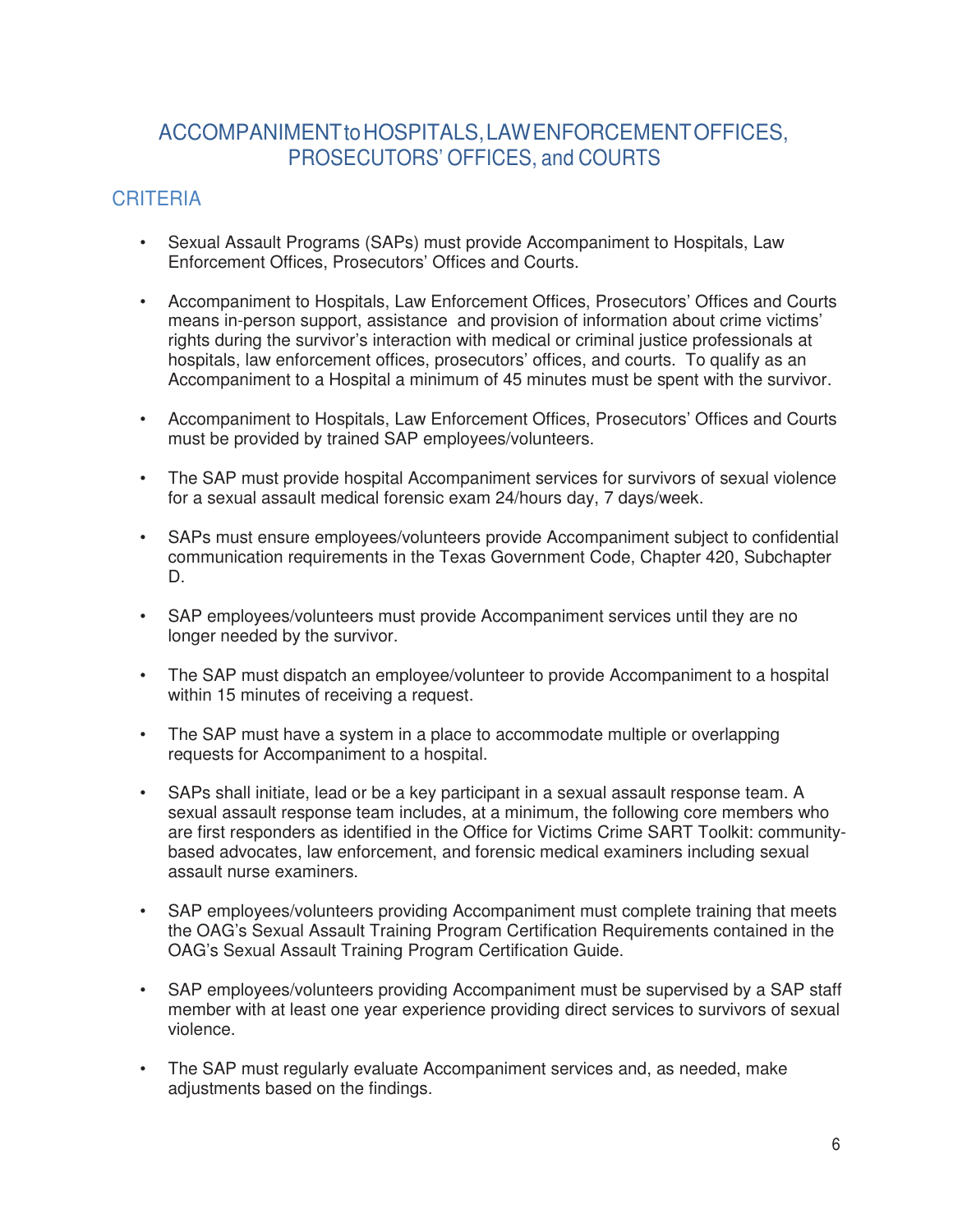# ADVOCACY

- Sexual Assault Programs (SAPs) must provide Advocacy to survivors of sexual violence.
- Advocacy means providing assistance on behalf of a survivor of sexual violence with third parties (e.g., schools, employers, law enforcement agencies, housing authorities, healthcare professionals, prosecutor's offices, CVC).
- Advocacy must be provided by trained SAP employees/volunteers.
- The SAP must provide Advocacy 24 hours/day, 7 days/week via the 24 Hour Crisis Hotline and via Accompaniment to Hospitals, Law Enforcement Offices, Prosecutor's Offices and Courts.
- The SAP must provide Advocacy on a walk-in basis during the SAP's regular hours of operation.
- SAP employees/volunteers must orient survivors of sexual violence to their constitutional and statutory rights and assist survivors in securing those rights.
- SAPs must ensure employees/volunteers provide Advocacy subject to confidential communication requirements in the Texas Government Code, Chapter 420, Subchapter D.
- SAPs shall initiate, lead or be a key participant in a sexual assault response team. A sexual assault response team includes at a minimum the following core members who are first responders as identified in the Office for Victims Crime SART Toolkit: communitybased advocates, law enforcement, and forensic medical examiners including sexual assault nurse examiners.
- SAP employees/volunteers providing Advocacy must complete training that meets the OAG's Sexual Assault Training Program Certification Requirements contained in the OAG's Sexual Assault Training Program Certification Guide.
- SAP employees/volunteers providing Advocacy must be supervised by a SAP staff member with at least one year experience providing direct services to survivors of sexual violence.
- The SAP must regularly evaluate Advocacy services and, as needed, make adjustments based on the findings.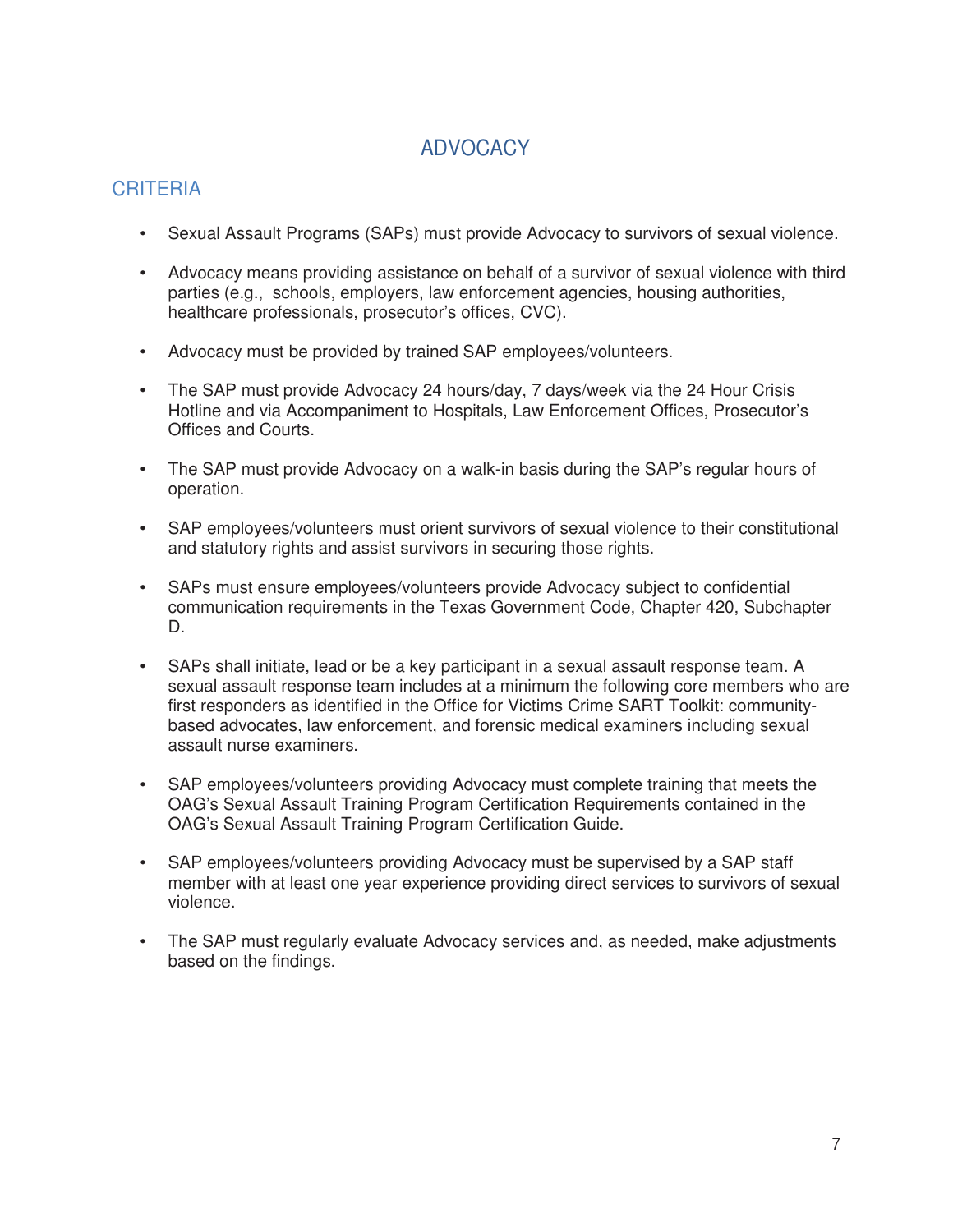# PUBLIC EDUCATION

- The Sexual Assault Program (SAP) must provide Public Education to increase knowledge of the dynamics of sexual violence, its causes and consequences, and of services available through the sexual assault program.
- Public Education means workshops, speaking engagements, and distribution of printed materials.
- SAP employees/volunteers must provide Crisis Intervention, information and referral to individuals making a sexual assault related outcry at Public Education events.
- SAP Public Education must use accurate information and statistics with citations.
- SAP Public Education must include efforts to identify survivors of sexual violence that might not otherwise be reached (i.e., underserved or marginalized populations) and refer them to services.
- Public Education must be culturally and developmentally appropriate to the audience.
- Public Education must be intentionally inclusive of underserved and marginalized populations.
- SAP employees/volunteers providing Public Education must complete training that meets the OAG's Sexual Assault Training Program Certification Requirements contained in the OAG's Sexual Assault Training Program Certification Guide.
- SAP employees/volunteers providing Public Education must be supervised by a SAP staff member with at least one year experience providing direct services to survivors of sexual violence or providing Public Education.
- The SAP must regularly evaluate Public Education and, as needed, make adjustments based on the findings.